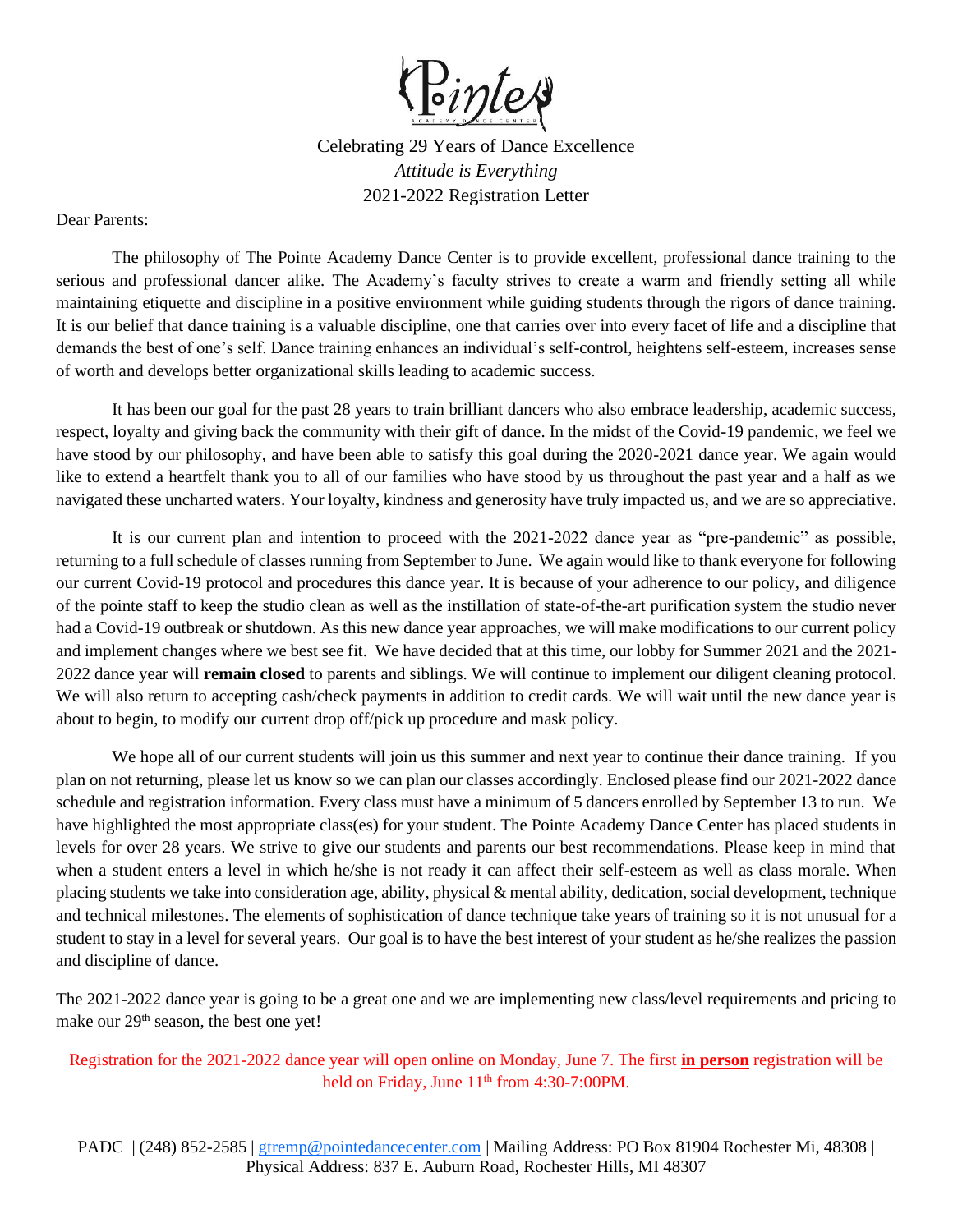## **Introducing Packaged Pricing:**

- In an effort to provide all of our students from level I on up, the opportunity to take more classes in the most costeffective manner we have created class packages.
- You **do not** have to take a package to attend the studio. Students can choose to take 1 or more classes or classes not specifically grouped together. However, these classes are **not** discounted and the price per month follows the 2021- 2022 tuition and fees document that is included in this packet of information.
- Classes in each package are firmly set with the intent to further student's technique and ability to progress along the technical dance continuum. In order for us to provide package prices in the most beneficial manner to our students, a class unfortunately, cannot be "swapped" for another class that is not included in the package.

#### **Multi-Student Family Discount:**

- In another effort to encourage students and families to take more classes we are introducing a multi-student family discount.
- The discount will be as follows:

| Families with 2 Students:                                                               | 1 <sup>st</sup> Student: Full Price | $2nd Student: 10%$ off tuition |                       |  |
|-----------------------------------------------------------------------------------------|-------------------------------------|--------------------------------|-----------------------|--|
| Families with 3 Students:                                                               | 1 <sup>st</sup> Student: Full Price | $2nd Student: 10%$ off tuition | $3rd$ student: 5% off |  |
| $**$ This discover dees not include adult hellet, deddy devektor on Nickel in homologes |                                     |                                |                       |  |

\*\* This discount does not include adult ballet, daddy daughter or Nick's hip hop classes.

## **Mr. Nick**

We are excited to welcome back Mr. Nick for the 2021-2022 dace year. His class will be \$65.00 a month. This class is **NOT** eligible for a discount. Families who sign up for this class must sign a registration commitment and payment agreement form, which is also included in this packet of information.

#### **2022 Crew**

If your student attends the 29<sup>th</sup> Annual Summer Festival of Dance August 16-21, they will be eligible to participate in our annual 'Performance Crew' dance. To eliminate excess weekend rehearsals, we have decided to once again include Crew/Conditioning in our weekly schedule. In order to participate in the crew dance, you must attend Summer Festival of Dance **and** be enrolled in the class when the dance year begins in September.

If you do not take one of the established packages, the class will be \$55 a month. **Please note:** Additional fees for this class may arise throughout the dance year.

## **2021 Winter Gala**

With the uncertainty still looming for a December 2021 Holiday Show, we have decided to create a Winter Gala performance that will be scheduled to take place in the beginning of December (exact date **TBD**). It is our intention to keep costs for participating in this performance minimal and we hope to reuse many of the costumes ordered for the 2021 July Student Concert. Many students will learn the dances for this performance during our 29<sup>th</sup> Summer Festival of Dance. Participation in this performance is required for Repertory Company Members and is highly encouraged for Level I, II & III dancers**.** If you choose to participate / want to sign up, please complete the form in this packet and submit upon registration.

# **Please understand that participation in this event requires the following of both dancers and families:**

- Understanding that additional costs **will** arise (tickets, rehearsal fees and potentially for costumes).
- Commitment to attending rehearsals is required on Saturday's and additional rehearsals may arise as needed with mandatory attendance.

#### **Class / Level Requirements:**

- Students in level III are **required** to take **2 ballet classes** a week. As students get older and many become more serious about their dance training, it is crucial for them to have a strong technical understanding of the foundation of dance. Taking multiple ballet classes a week not only helps students with their ballet technique but also their ability to successful perform the techniques of jazz, tap and hip hop.
- Level III dancers must be signed up for both ballet classes in order to take Monday Jazz III.
- Level III dancers are required to attend 1 dance convention during the 2021-2022 dance year (Covid-19 permitting). If you registered for Revive for the 2019-2020 dance year you still have a credit with the company to attend either Adrenaline or Revive during the 2021-2022 dance year.

PADC | (248) 852-2585 | [gtremp@pointedancecenter.com](mailto:gtremp@pointedancecenter.com) | Mailing Address: PO Box 81904 Rochester Mi, 48308 | Physical Address: 837 E. Auburn Road, Rochester Hills, MI 48307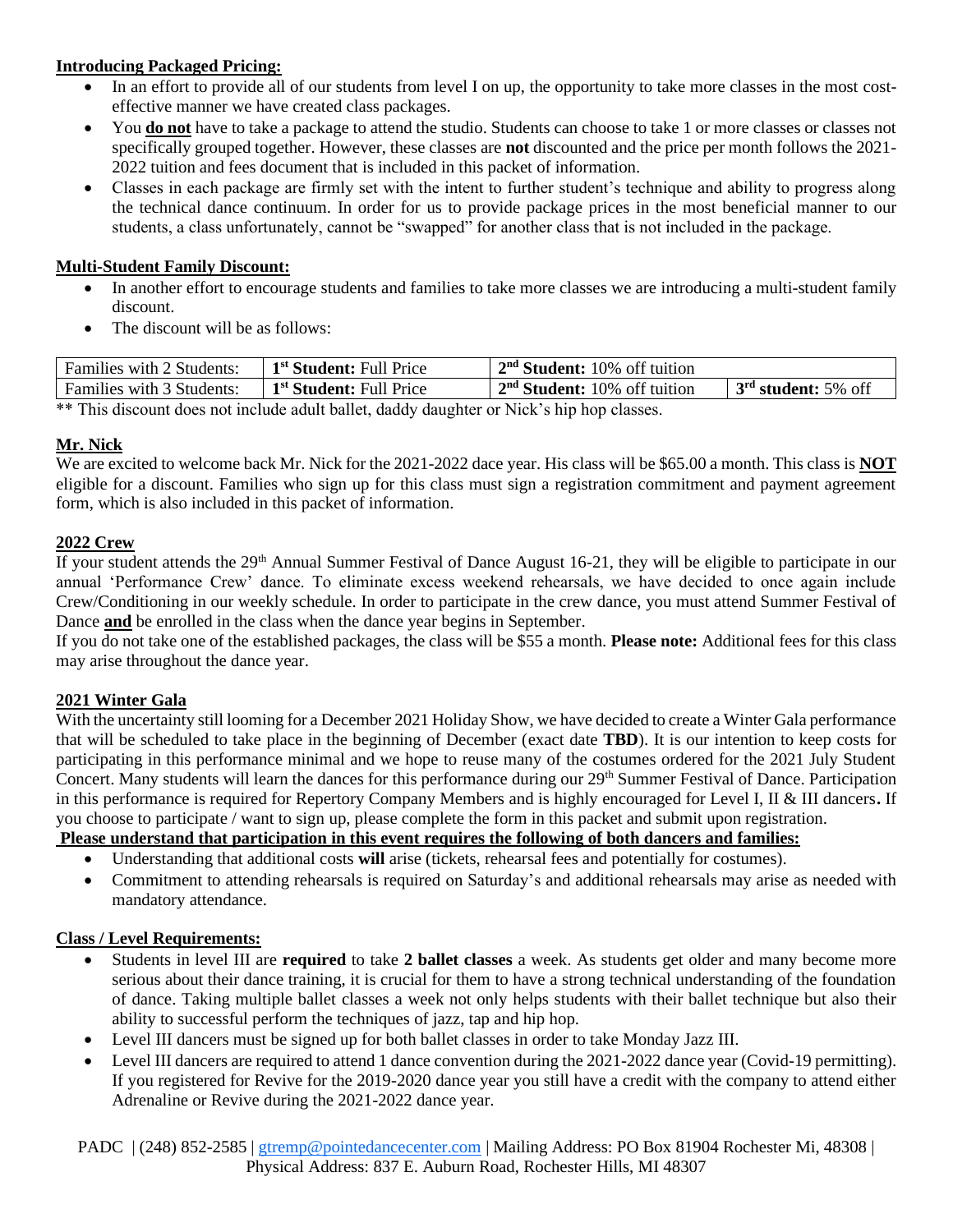- Level IV Package "B" is the Repertory Package. Students who take this package must commitment to the rigors and standards of being a part of The Pointe Academy Dance Center Repertory Company. If this applies to your student, please see the Repertory Contract, Repertory Requirements and Repertory Code of Conduct included in this packet of information.
- Repertory Company Members (Level IV, V & VI) are required to attend 2 dance conventions during the 2021-2022 dance year (Covid-19 permitting). If you registered for Revive for the 2019-2020 dance year you still have a credit with the company to attend either Adrenaline or Revive during the 2021-2022 dance year.

# **New Classes for the 2021-2022 Dance Year:**

- Level III Technique & Conditioning on Wednesday nights: This class is a going to be a great way for dancers to improve on their technique, their flexibility and strength. At this time, we do not anticipate having a dance for this class.
- Level V/VI Technique & Conditioning on Thursday nights: This class is a going to be a great way for dancers to improve on their technique, their flexibility and strength. At this time, we do not anticipate having a dance for this class.

## **Daddy Daughter Registration:**

We will accept daddy daughter registration on the first day of in person registration on Friday June 11. Registration for daddy daughter is on a first come first serve basis. The rehearsal fee for participation is due on September 1. Thank you to all of the dads & daughters for continuing to make this program a huge success.

## **Summer 2021**

PADC is offering several ways to keep up students dance training during the month of August! Winter Gala choreography will be taught during Summer Festival of Dance. Attendance at Summer Festival of Dance & at least 3 'Work it Wednesdays" are required for returning Repertory Company Members & those newly invited to join the company. Registration forms have been handed out to your student already but if you are in need of a new one, please go to our website [https://www.pointeacademydancecenter.com/padc-summer-2021.](https://www.pointeacademydancecenter.com/padc-summer-2021)

- **Fairy Princess Camp:** August 10, 11 & 12
- **29th Summer Festival of Dance:** Monday, August 16 to Saturday, August 21, 2021
- **Work it Wednesdays:** July 28, August 4, August 11 & August 25

Summer 2021 Registration:

• You can register for Summer 2021 by filling out one (or all) of the camp forms and bringing it into the studio or mailing it to the studio at PO Box 81904 Rochester, Mi 48308

#### OR

• You can register online by going to our website [https://www.pointeacademydancecenter.com/summer-2021](https://www.pointeacademydancecenter.com/summer-2021-registration) [registration](https://www.pointeacademydancecenter.com/summer-2021-registration)

## **Online Registration for the 2021-2022 Dance Year**

- You can register online this year for the 2021-2022 Dance Year by going to our website- (**ADD IN ONCE DONE)**
- Once your registration has been submitted, Gabrielle will process the registration. Once the registration has been processed you will receive a "Registration Confirmation" email from Gabrielle detailing your registration and monthly tuition obligation.
	- o Please Note: It may take several days for Gabrielle to process your registration, if you do not hear from her 2 weeks after submission, please send her an email at [gtremp@pointedancecenter.com](mailto:gtremp@pointedancecenter.com)
- **Please note:** Those who register online **will not** receive any tuition discounts advertised for in person registration dates.